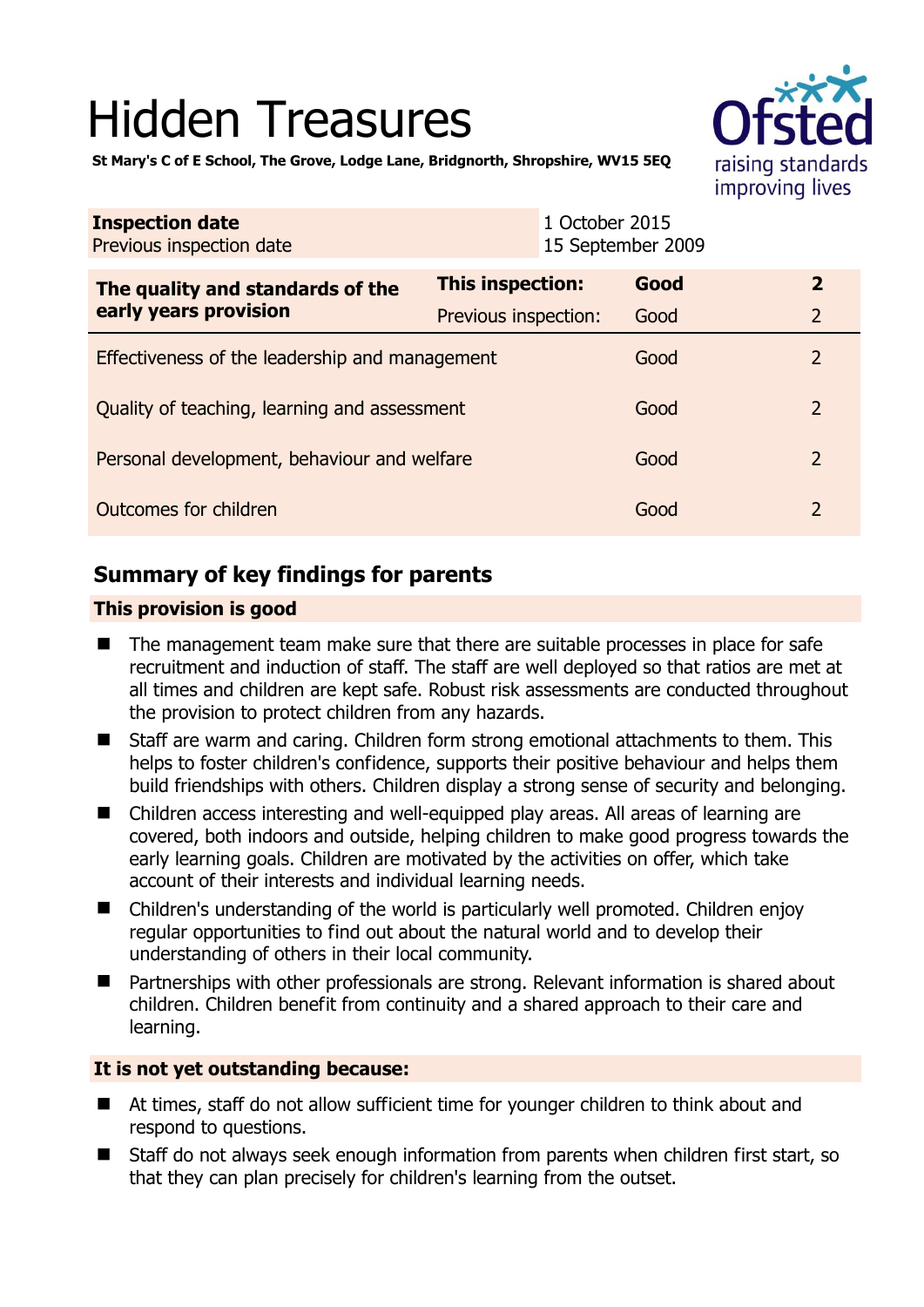# **What the setting needs to do to improve further**

#### **To further improve the quality of the early years provision the provider should:**

- enhance younger children's thinking and communication skills by providing more time for them to consider and respond to questions
- $\Box$  gather more information from parents about their child when they first start, and use this to plan precisely for children from the outset.

### **Inspection activities**

- $\blacksquare$  The inspector observed the quality of teaching during activities indoors and outdoors, and assessed the impact this has on children's learning.
- The inspector looked at children's assessment records and the planning documentation.
- The inspector completed a joint observation with the nursery manager.
- The inspector held a meeting with the nursery manager, looked at relevant documentation, such as the nursery's self-evaluation and evidence of the suitability of staff working in the nursery.
- $\blacksquare$  The inspector held meetings with the members of staff in attendance during the inspection.
- The inspector took account of the views of a range of parents and children spoken to on the day of the inspection.

#### **Inspector**

Mary Henderson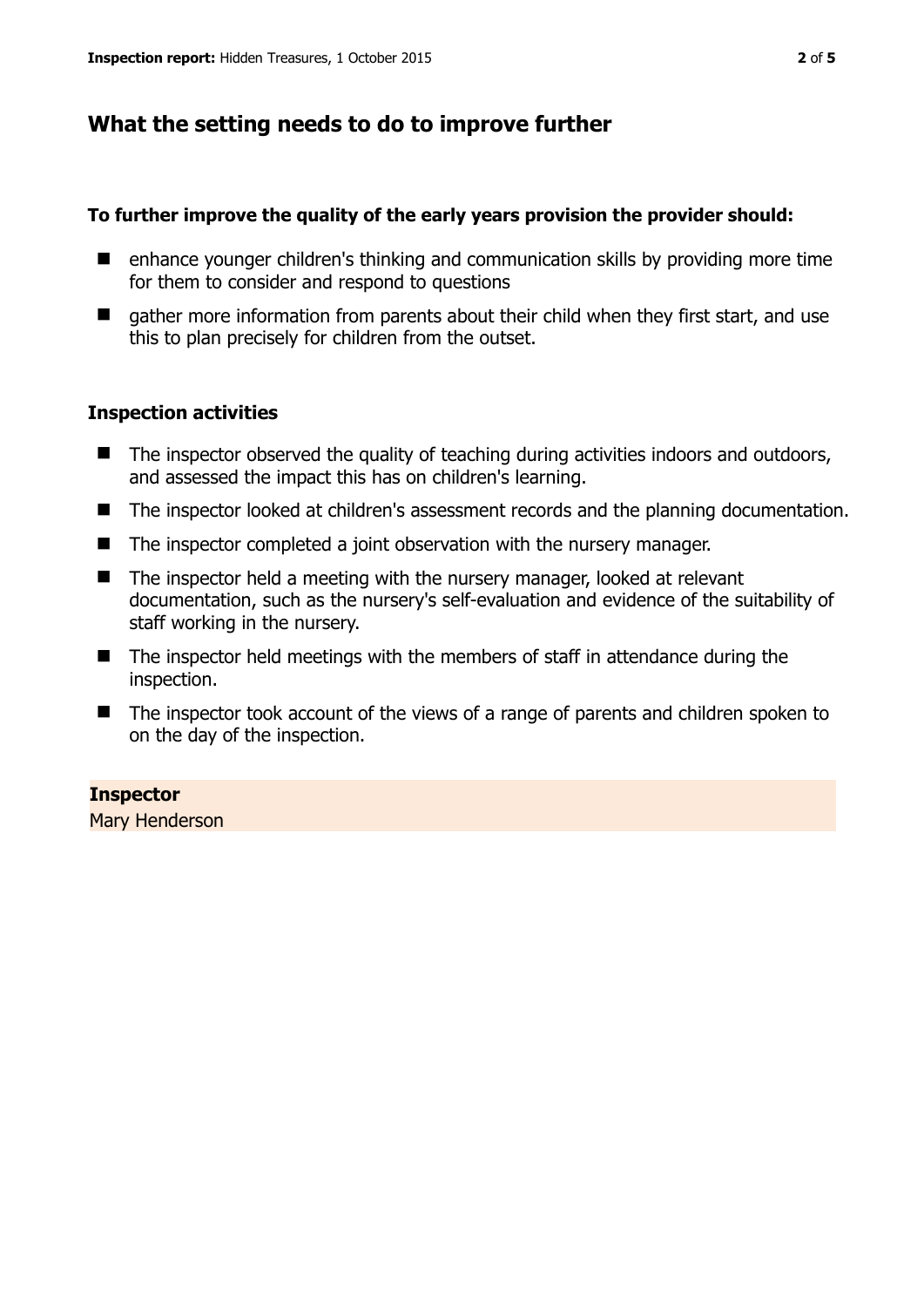# **Inspection findings**

#### **Effectiveness of the leadership and management is good**

Safeguarding is effective. All staff are knowledgeable about how to protect children in their care. They know what to do and who to talk to if they have any concerns about a child's welfare. Managers and staff are well qualified and experienced in caring for the age groups they are working with. Consequently, children are provided with resources, equipment and age-appropriate support to promote their ongoing progress. Selfevaluation is comprehensive. The management team include all staff, parents and children in the self-evaluation procedures. This helps them to identify strengths and any areas for further improvement. The educational programme is also monitored and managers identify and tackle any weak practice so that the quality of teaching is consistently good.

#### **Quality of teaching, learning and assessment is good**

Staff identify children's starting points on entry. They gather some information from parents about their child's previous learning but this is not always comprehensive. As a result, staff are not always able to plan precisely for children from the outset. Staff and parents regularly discuss children's progress. This includes sharing children's next steps in learning so that parents are able to promote their child's learning at home. Staff use a variety of teaching techniques to help children learn as they play. They provide a running commentary for younger children and ask a range of questions to encourage children to explain their ideas. Older children talk about their investigations as they mix concoctions in the mud kitchen and harvest the vegetables they have helped to grow. They listen well and respond to questions during circle time and story time. However, at times, staff do not provide sufficient thinking time for younger children to respond to questions. Early writing skills are encouraged. Children like to make marks on the ground as they squirt water from bottles. Children enjoy visiting the Forest School where they hunt for living creatures and discuss their findings with their peers and staff. Children demonstrate a strong enthusiasm for learning as a result of the fun activities they enjoy.

#### **Personal development, behaviour and welfare are good**

Staff support children's awareness of keeping themselves safe through gentle reminders as they freely explore and investigate. Children's sense of keeping themselves safe is further fostered through regular evacuation practice. All children develop good self-esteem and learn respect for their own and other people's customs. For example, children explore different festivals throughout the year. They do this through arts and crafts, food tasting, role play and stories. Children learn about being healthy as they talk about the fruits they eat during snack times. Their independence is promoted in readiness for the move on to school. Children take it in turns to clean the tables and pass out the plates and cups, showing a sense of responsibility for the nursery.

## **Outcomes for children are good**

All children make good progress and are well prepared for their move to school, as they have developed the skills they need to become effective learners. Strong relationships between the staff and the local school are in place. This means that children's individual needs and requirements are identified, which helps to ensure a smooth move.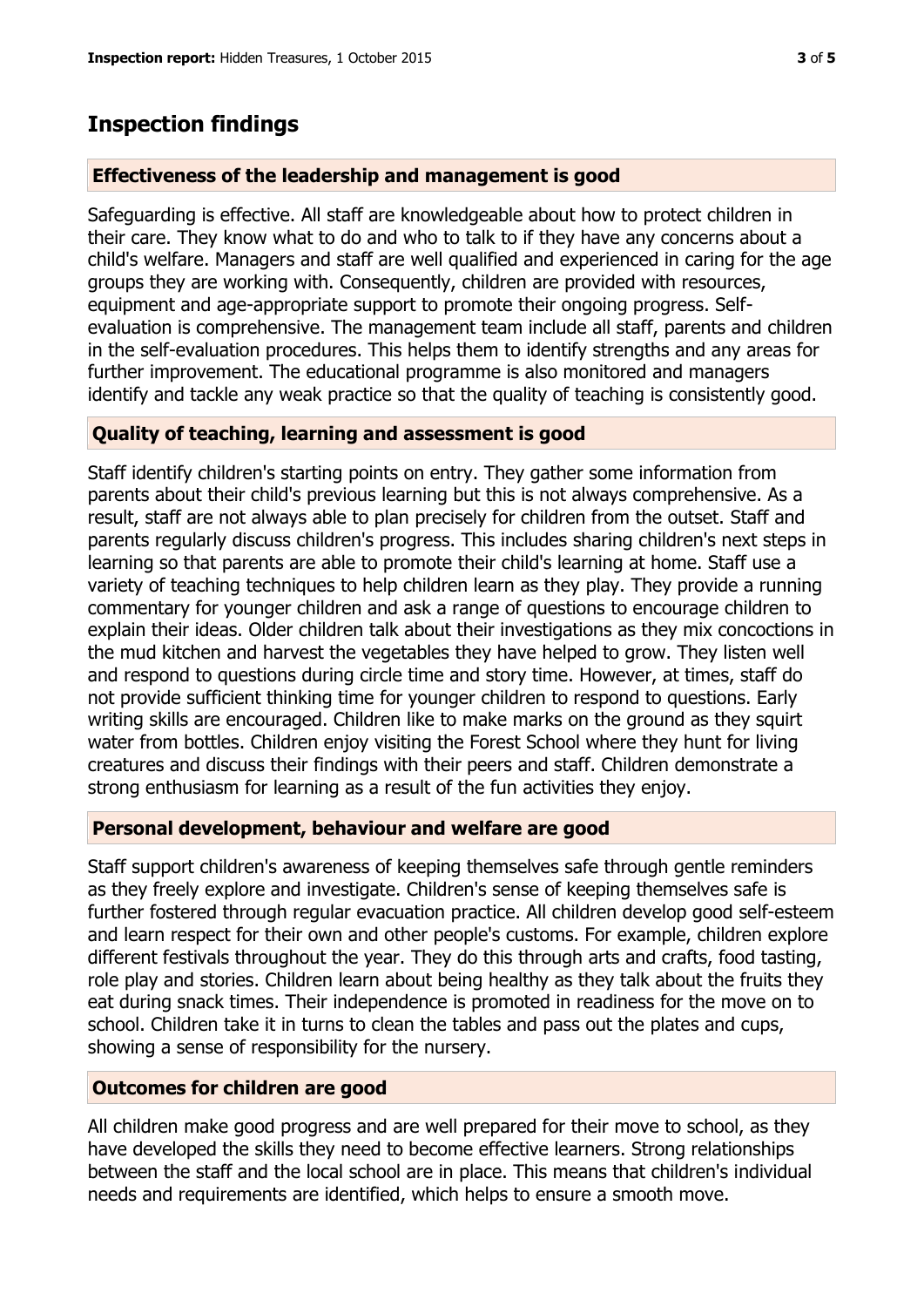## **Setting details**

| Unique reference number       | 224193                        |  |
|-------------------------------|-------------------------------|--|
| <b>Local authority</b>        | Shropshire                    |  |
| <b>Inspection number</b>      | 1010030                       |  |
| <b>Type of provision</b>      | Full-time provision           |  |
| Day care type                 | Childcare - Non-Domestic      |  |
| <b>Age range of children</b>  | $2 - 8$                       |  |
| <b>Total number of places</b> | 26                            |  |
| Number of children on roll    | 35                            |  |
| <b>Name of provider</b>       | St Mary's Playgroup Committee |  |
| Date of previous inspection   | 15 September 2009             |  |
| <b>Telephone number</b>       | 01746 767444                  |  |

Hidden Treasures was registered in 1993. The nursery employs six members of childcare staff. Of these, one holds an appropriate early years qualification at level 4, three at level 3, one at level 2 and one member of staff is unqualified. The manager holds Early Years Practitioner status. The nursery opens from Monday to Friday, all year round. Sessions are from 8am until 6pm. The nursery provides funded early education for two-, three- and four-year-old children.

This inspection was carried out by Ofsted under sections 49 and 50 of the Childcare Act 2006 on the quality and standards of provision that is registered on the Early Years Register. The registered person must ensure that this provision complies with the statutory framework for children's learning, development and care, known as the Early Years Foundation Stage.

Any complaints about the inspection or the report should be made following the procedures set out in the guidance 'Complaints procedure: raising concerns and making complaints about Ofsted', which is available from Ofsted's website: www.gov.uk/government/organisations/ofsted. If you would like Ofsted to send you a copy of the guidance, please telephone 0300 123 4234, or email enquiries@ofsted.gov.uk.